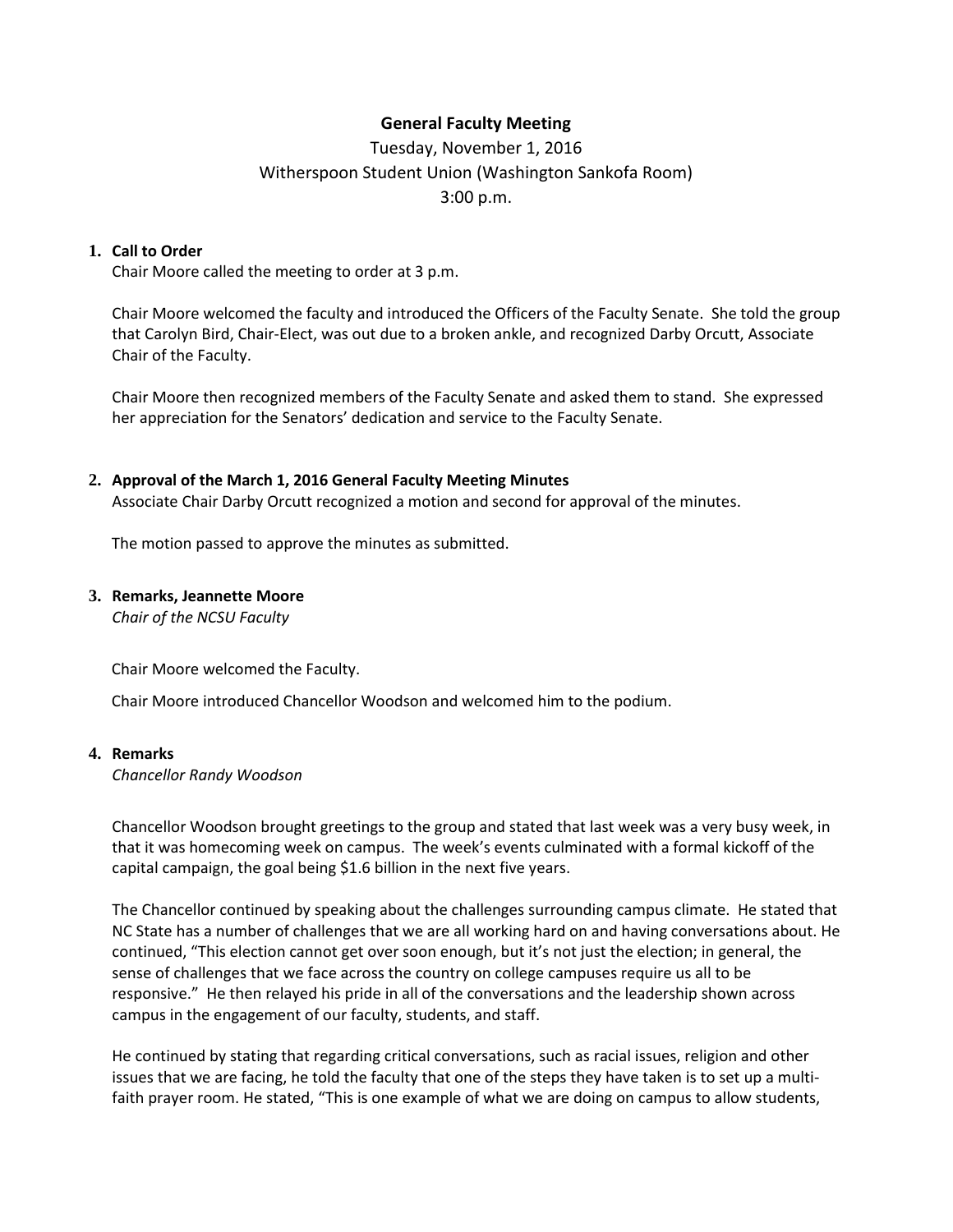staff, and faculty to feel comfortable in expressing their faith. We are very careful as a public institution to not cross the bounds of religious freedom, but do want to provide the opportunity to all of our students to express their faith."

Chancellor Woodson reported that some of the things we have been working on include a campus-wide task force looking at the continuum of recruitment, admission, retention, and graduation of underrepresented student groups. He reported that there has been a task force formed, which is chaired by Vice Chancellor Mike Mullen and Brayndon Stafford, Vice President for student government. He stated that this task force is up and running and the campus will be hearing from them as they continue their work.

He also reported that Associate Vice Chancellor for Environmental Health and Public Safety, Dave Rainer, and the administration have been working diligently to make sure that campus police and others are tracking any patterns of bias across campus and making sure they are avoiding it in their actions. He told the faculty that he wants them to have a sense that as a campus community, we all work together to ensure that the campus is what we all aspire to for students, faculty, and staff, and that it is a place where we can recruit and retain outstanding talent each and every year.

Chancellor Woodson spoke briefly about Red and White Week and the campaign kickoff, stating that everyone should have received all of that material. He encouraged everyone to look for opportunities to engage.

He continued by recognizing Poole College of Management. He stated that although this is one of the youngest business schools in the country, and certainly in the ACC and in the region, Poole College is receiving a great deal of attention. He reported that PCOM has recently been added to the *Economist*  list of top 100 programs, coming in at  $89<sup>th</sup>$  in the world. He added, "It is in the top 50 programs for the MBA and they were recently named as the 24<sup>th</sup> best institution in North America for the MBA." He recognized that there are a lot of good things going on there. He also acknowledged the contribution of Lonnie Poole, for whom the college is named, and stated that he had a recent conversation with Mr. Poole and reminded him of the impact of the name and how the name elevates its reputation and gives us the flexible resources that we need to bring in faculty and students.

Chancellor Woodson also reported that recently the NC State College of Education received an amazing grant. He explained that the Wallace Foundation awarded a \$47 million nation-wide initiative in the area of developing leadership in local schools and that we have received \$5.6 million of this national award, which will support our efforts in the under-served districts of North Carolina. He stated, "This is a longtime strength of our College of Education and is something we've been very involved in, particularly in certain areas of our state."

Chancellor Woodson reported that the impact of Hurricane Matthew on communities in the eastern part of the state are still being felt. He added that almost everything on Highway 70 near Kinston was flooded and that some communities have been devastated. He told the faculty that students are spearheading some relief activities, and there are opportunities to assist with those efforts if they are interested. He added that one of the things that NC State did after the ECU football game was to host most of ECU's sporting teams on campus so that they were able to continue to practice. He stated that there were about 30 international students from UNC-Pembroke who were housed at NC State, since their campus sustained significant damage. He added, "We do what we can to help communities in need." He reminded the faculty that they may have students in their classes who were impacted by this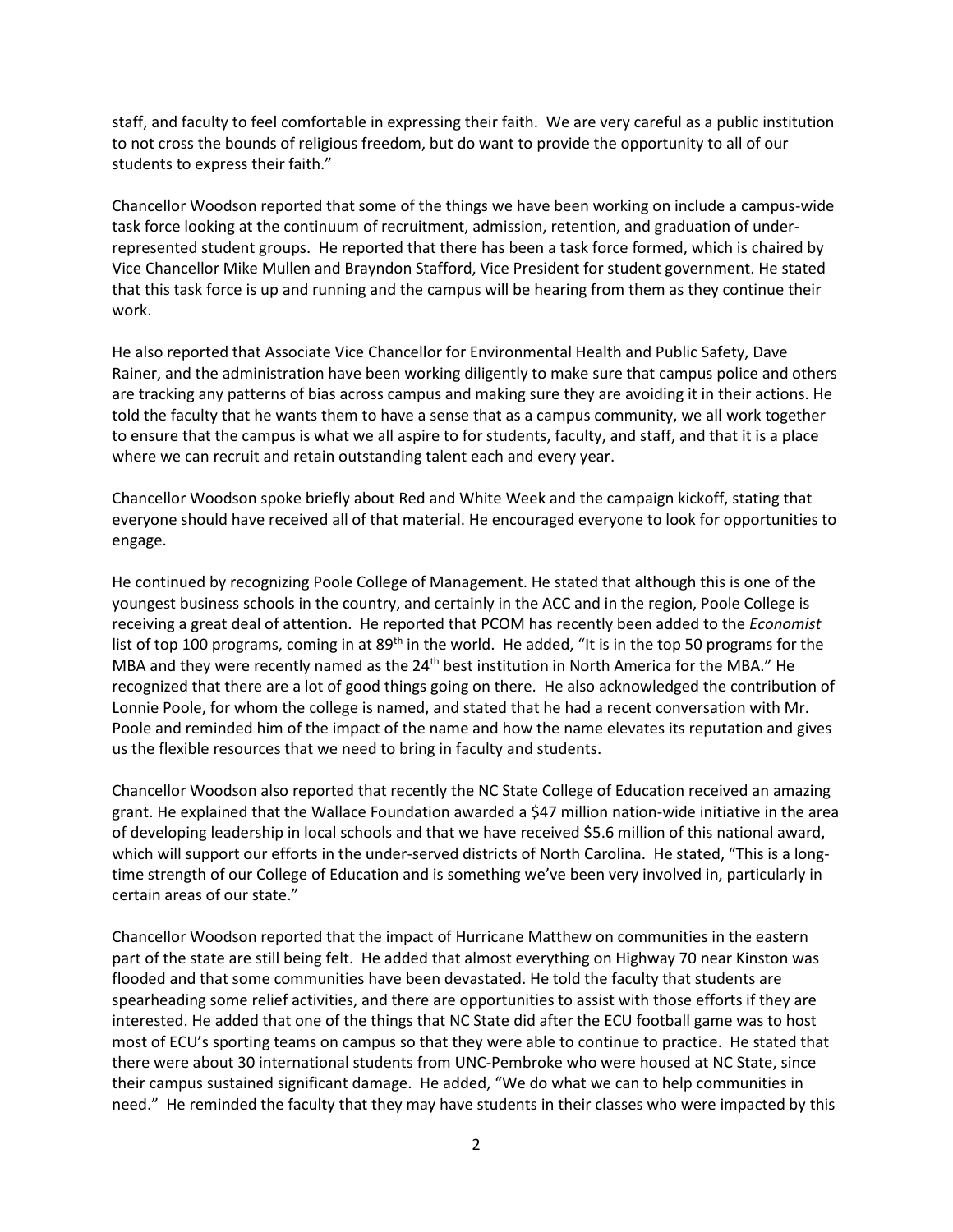event and he encouraged them to be sensitive and responsive.

#### **Questions**

#### *Faculty Member: Can you provide information on the giving campaign.*

Chancellor Woodson: These are new gifts that are coming into the University since we launched the silent phase of the campaign, which was about 2013. We have some big gifts included in that total. There is one gift that was given in 2014 that was \$100 million, which was at the time the largest single gift ever given to the University, but the donors did not want that publicized. This gift was given to create scholarships for 200 fully-funded students. He also enumerated other large gifts given to the University and then spoke about smaller gifts that have also been impactful.

#### *Faculty Member: What do you see as the biggest challenge facing the University this year?*

The Chancellor responded that he is nervous about the climate of the campus. He provided an example: how are we going to deal with situations such as if our basketball team chooses to protest in a Colin Kaepernick way before a basketball game? He stated that he would support them. This is hypothetical, of course. But Chancellor Woodson stated that he would say they have the right; this is part of their rights. He also said that he can promise that our alumni would not feel the same way. Chancellor Woodson added that he assumed that some read about the incident at ECU regarding the band, and that these kinds of things have him nervous about being able to maintain our focus on the important things of moving the University forward. He stated that what he is always nervous about is keeping the momentum of the University strong in a very fiscally-tight environment. He added that HB2 has not helped, in terms of the state's reputation.

### *Senator Doug Pearce: What do you see over the next few years as the challenge in increasing the number of tenure track faculty?*

The Chancellor responded that it would be limited by budget. He added that one of the challenges that we face is that we have hired 350 tenured and tenure-track faculty in the last four to five years largely by trying to keep pace with retirements. That, along with the faculty excellence hires, it putting a lot of pressure on the system. He stated that we want to grow tenure-track faculty here, but that he is nervous about the way the budget model works here; you get enrollment growth money when you grow, but you get enrollment cuts if you don't. He added that this has never been a challenge for NC State since we are always growing. However, he stated, the reality is that the cost of continuing to grow our faculty is something that he is nervous about. He added that we have about 600 non-tenure track faculty, about 1300-1400 tenured and tenure-track faculty and when you combine them, and 14:1 student faculty ratio. He concluded by stating that NC State still needs to grow our tenured and tenuretrack faculty and are working to that end.

### *Faculty Member: You have had a few years to look back on the University Faculty Scholars Program that you started. When you look back at that are you able to say we have been successful in what we have done with that.*

In response, Chancellor Woodson said he doesn't know if there's anyone who has received one who doesn't think it's a good thing. Our goal in creating the University Faculty Scholars Program was to acknowledge early and mid-career faculty who were on a pathway to endowed professorship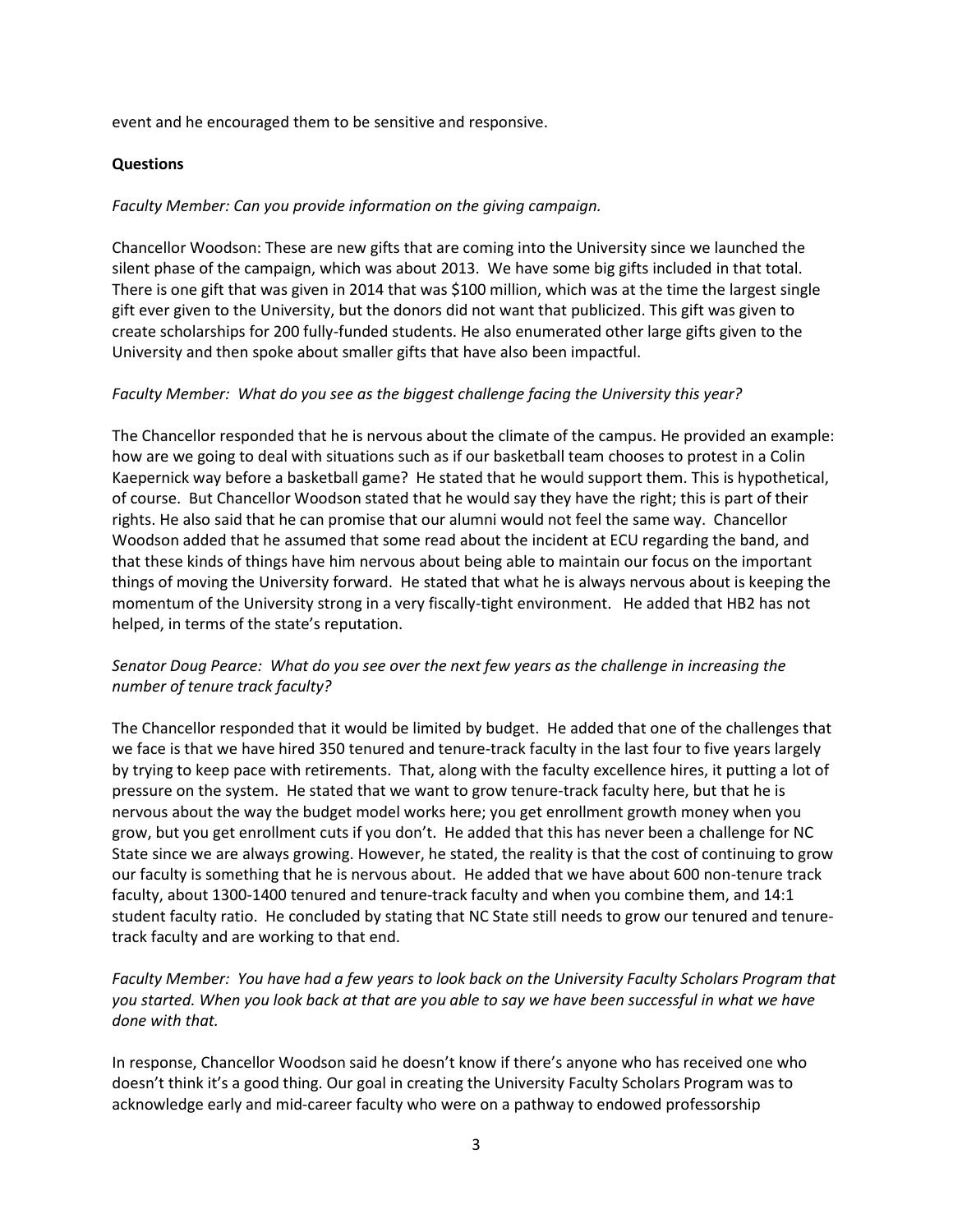distinction, and do that at a time when they are most vulnerable to be recruited away. He stated that we have named people to that position who are deserving; are there others who could have been named to it who have not been? He suspects that is correct. He added that if you look at the retention of the faculty who have been named to that program, it has been an overwhelming success. He stated that he thinks it is a good thing when you have a program where your peers identify emerging stars, the only problem being that it costs although it is not a lot of money. In conclusion, Chancellor Woodson stated that he thinks it is a good thing but it will be for others to determine if it has done what we hoped it would.

## *Senator Sederoff: Where we are, where do we want to be, and how do we get there in terms of gender diversity?*

Chancellor Woodson responded that the Provost would be better to speak about where we are. He added that we are not where we need to be but thinks that one of the things he is most proud of is that this has created more diversity in that process than anything else that we have done. He stated that the Provost can provide the numbers, but a great deal of progress has been made. He added that particularly in engineering, our College of Engineering has made a lot of strides; in the fall of 2017, we were at 28-29% women undergraduates while the national average is about 15-16%. He also stated that the University is making progress on the student side as well, the numbers being almost 50% male/50% female at this time

## **5. Brief Summary of Faculty Ombuds Activity**

*Roy Baroff, Faculty Ombuds*

Mr. Baroff explained his role and the role of the Faculty Ombuds office. He explained that the office is there to listen, to strategize, to coach, to facilitate communication, to generate and consider options, to refer, to provide support from a neutral and impartial perspective, and to surface issues that are pertinent to the University.

He stated that the office started on 12/1/2014 and was open for ten hours per week. To date, he explained, he has opened 154 cases and has attended over 100 meetings, which include departmental faculty meetings, Faculty Senate, University Council, University Diversity Advisory Committee, faculty and administrator one-on-one meetings, and other gatherings. These meetings and events have produced contacts with more than 1500 people.

Mr. Baroff reported that he typically meets people in person but some by phone, if necessary. Some of the meetings are initiated as self-referrals or from a colleague or from a presentation that was given at faculty/staff orientation. Examples of some of the concerns he has seen are colleague interactions, health concerns, transitions, policy, rule and regulation issues, leadership concerns, organizational issues, compensation, and SME and RPT issues. He also has referred people to the faculty and staff assistance program, HR strategic partners, OIED, Behavioral Assessment Team, Office of Faculty Development, Office of General Counsel and the Faculty Senate.

He reported the breakdown as to who the most frequent contacts are. The data from 2015 showed that 76% those that came to see him were tenured faculty, but there was a small number of tenure track and non-tenure track as well.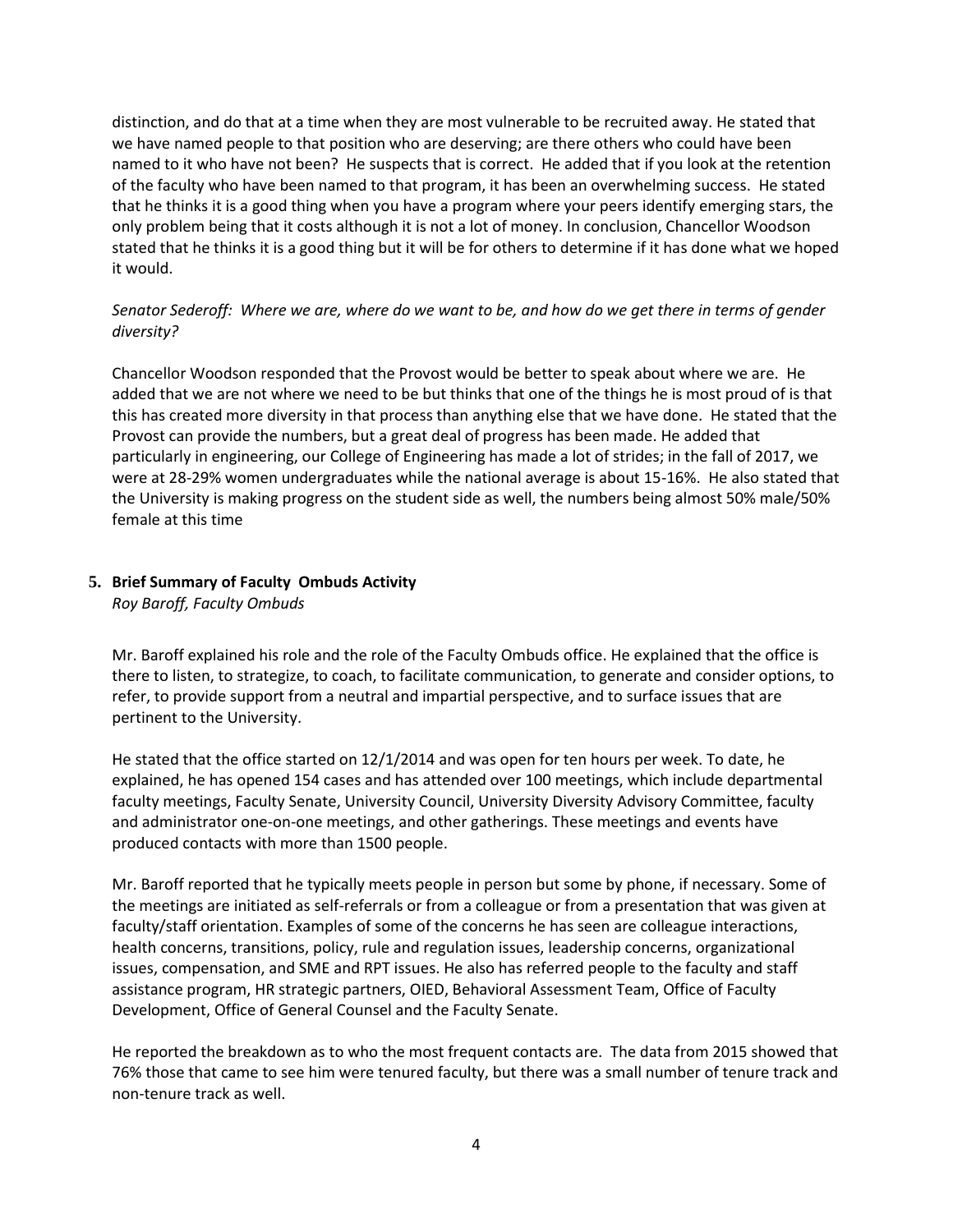Mr. Baroff concluded by thanking the faculty, the Faculty Senate, and Chancellor Woodson for their support.

**6. Current Status and Future Plans for Parking and Transportation at NC State University** *David Rainer, Associate Vice Chancellor, Environmental Health and Public Safety and Catherine Reeve, Director of Transportation*

AVC Rainer thanked the faculty for the opportunity to speak to them. He first addressed the issue of free parking, stating that there is no such thing as "free" parking. AVC Rainer went on to explain that the NC State Office of Transportation does not receive state appropriations for parking and transportation, and therefore they do not receive any funding to maintain parking decks and service. He explained that no state money was provided to even keep the lights on, but that they are a self-funded entity that have to be good planners and good stewards of the money that is received.

AVC Rainer also stated that the other thing that is interesting about parking and transportation is that everybody has a different vision about what parking and transportation should do and how it should serve the campus community. He went on to say that parking and transportation is a complex system that has a lot of moving pieces. "We solicit and receive input from the campus community because we serve faculty, students, and staff. We run a parking and transit system." He reported that the system moved over 3.2 million passengers last year on the bus system and that they are working to develop an alternative to typical transportation models on campus. "We have a GoPass system where you can ride city buses for free; you can ride CAT buses for free if you show your NC State ID."

AVC Rainer reported that there are approximately 20,000 parking spaces on campus, including 9 decks. He stated that he feels that NC State is very fortunate when compared to other campuses, in that there are so many parking spaces. He stated that there are 18,500 faculty, students, and staff who buy parking permits, so there are a lot of people who are finding spaces to park and move around on campus daily. Additionally, he stated, there are about 40,000 visitors on campus per year as well, who purchase visitor passes, and park in lots and decks.

AVC Rainer stated that one of the things that has been done recently is increase the number of visitor lots on campus because visitors were competing with faculty and staff for their spaces. He reported that those visitor lots are specified and visitors are directed to the pay lots so they are not competing with faculty, staff, and students. He added that there are electric vehicle charging stations on campus, as they are seeking to make accommodations on campus for those electric vehicles. He also stated that most of the charging stations were put in through grants.

AVC Rainer also talked about the citation issue. He stated, "We get some pretty nasty emails. We do not keep most of the revenue from our parking citations." He added that the State Constitution includes a provision that gives fines and forfeitures to the state school system, so for every dollar that is collected for a parking citation, 80% of that goes to the school system. He added that enforcement is necessary so parking does not become chaotic.

AVC Rainer added that the University has gone through a two-year cycle for the permitting cycle and that now, there is a UHF device inside the permit so the University ID is no longer needed. Additionally,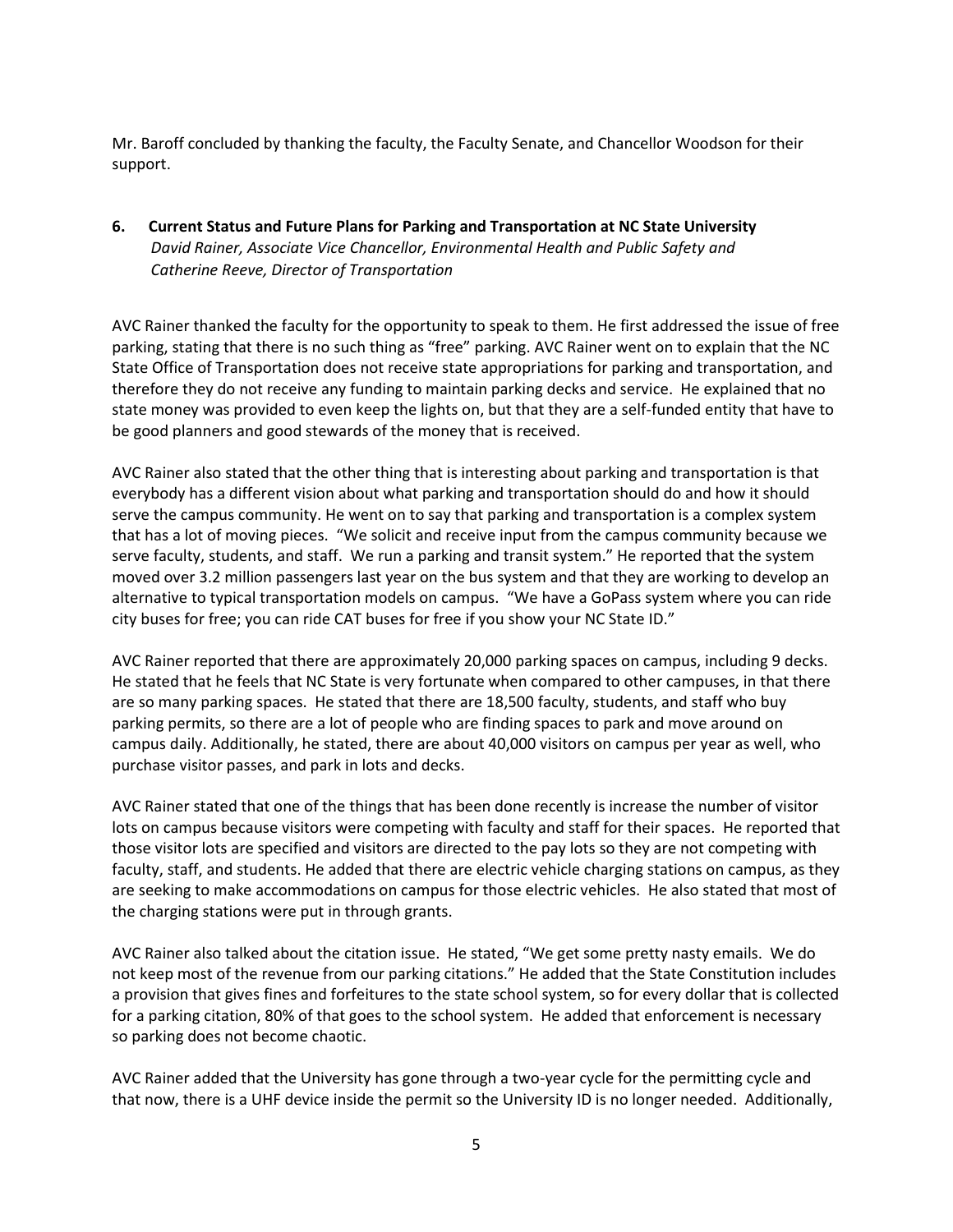a program for faculty who just teach in the afternoon has been implemented that they can now obtain discounted parking.

AVC Rainer then talked about the Wolfline bus system, which has grown quite a bit over 10 years. He stated that at the outset there were two routes, and currently there are ten routes that run from 7:00 am – 3:00 am when school is in session. He reported that the Wolfline buses are moving 3.2 million passengers and that keeping all the busses moving on time has been a challenge. "We have about 40 busses out there all day and with the traffic on and around campus, and it is a challenge to keep them on time."

AVC Rainer then spoke about the GoPass program, which is utilized by over 4,000 employees and students. He stated that this is important because these folks are not bringing their vehicles to campus. He also encouraged everyone to ride to campus via bus if at all possible, as well as carpooling and vanpooling.

He reported that the Transportation website has been redesigned to accommodate the many daily visitors on the website and now includes information about vehicles that you have registered, the ability to change your permit type and other actions. AVC Rainer went on to discuss employee parking, which is typically an issue, especially on the north campus. He stated, "We did lose some parking when some of the property we were using for parking was sold, but there is another piece of property that was acquired near the Aloft Hotel, which is the Ferndale Parking lot, a "C" parking lot that is now available."

AVC Rainer then spoke regarding the importance of security of campus parking areas, particularly parking decks. He added that all parking decks now have cameras so visitors who come and go can be seen in the parking decks as well as in the stairwells. He stated that the NC State Department of Transportation has allocated \$100,000 this year for LED lighting in surfaced lots and the parking decks to further secure these areas. He also reported that the Wolfline buses are aging, and that a new contract with a new vendor will begin in August 2017 bringing the total to 40 new Wolfline buses to serve the campus community.

He then reviewed new initiatives and projects, which include: Hillsborough Street - completed by July 2017; Pullen Road Extension - completed by Fall 2017; Initiative Way/Blair Drive Connector - completed by Fall 2017; Western Boulevard Tunnel (pedestrian and bicycles only) – FY20 construction starts (a Department of Transportation project); and Wake County Transit Plan – partnered with Wake County, GoRaleigh and GoTriangle to identify regional transit needs for the next 10 years

He clarified that a commuter lot on Springhill that will likely be used primarily by students will be opening soon, which will provide free parking and the busses will be utilized in the same manner as the service from Carter-Finley Stadium.

AVC Rainer then continued by saying "We do a lot of planning in transportation and try to project out to identify what the future campus needs will be." He stated that we have recently concluded a campus parking analysis looking at north campus and centennial campus and they have concluded that while there is enough parking at this time on centennial campus, the study did confirm that there are definite challenges on north campus. AVC Rainer stated that one of the things that is being done is to work with the University Real Estate office in order to improve the parking on north campus; additionally, they are exploring opportunities to build a deck or do other things on north campus to address those challenges. He added that there is a transportation master plan underway, that looks at the growth all across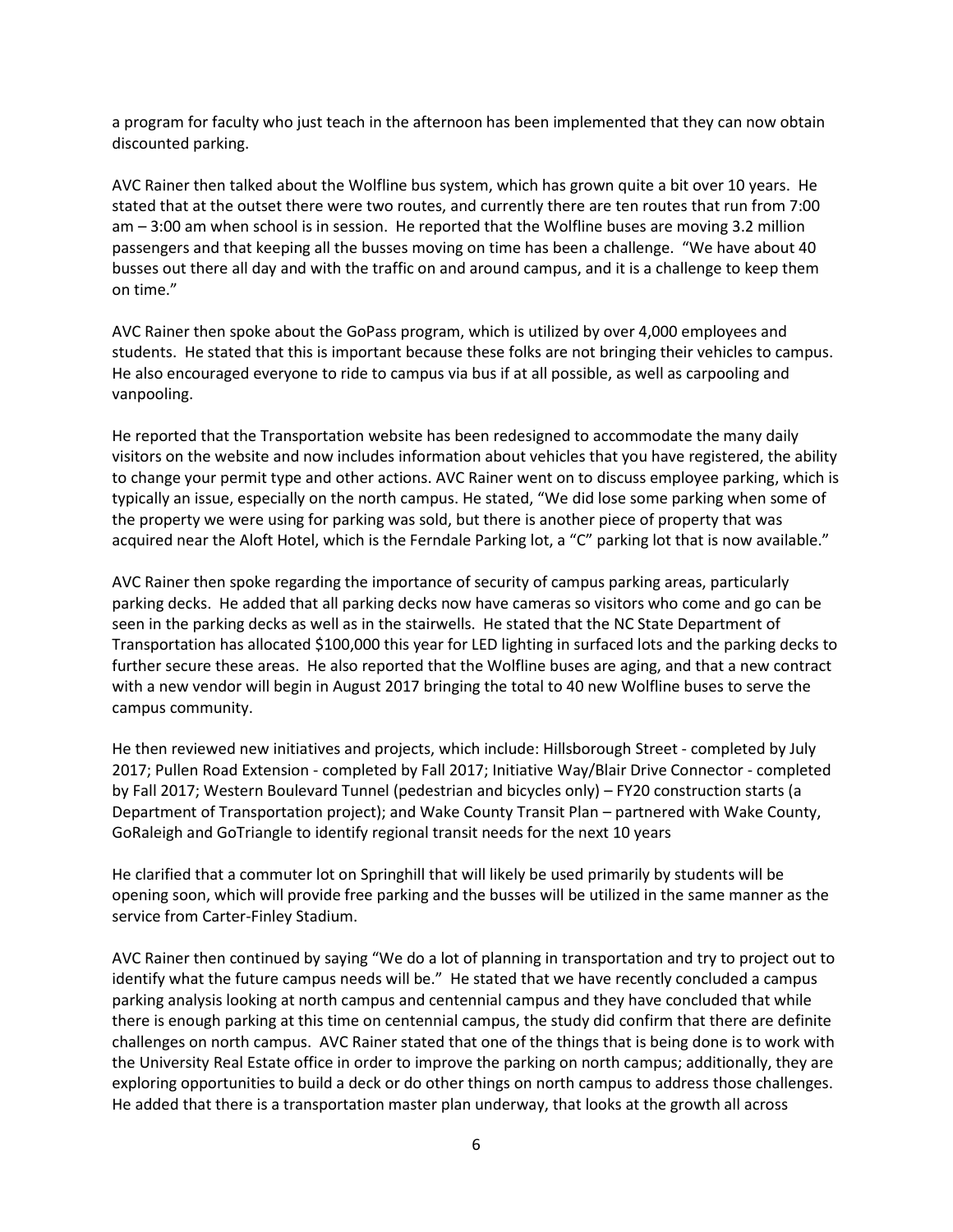campus. He explained that the study is intended to reveal where people are moving and how they are moving, which helps drive our Wolfline bus plan and other transportation methods.

AVC Rainer concluded by stating that, at this time, an effort is being made to change some of the student zones around. He said that it is felt that there are quite a lot of student parking in areas where faculty and staff should have access to and that they are re-working some of the student parking.

#### **Questions**

*A faculty member asked about the Dan Allen gate and is it possible to open the gate at 4 pm instead of 5 pm in order to accommodate traffic during the construction process on Hillsborough Street?*

Catherine Reeve responded that there is still have a lot of foot traffic in that area, not just bus traffic, and because of this very heavy pedestrian traffic, we are trying to protect that area.

### *A faculty member asked if the gate could be open to only those who have ID access via bar code?*

Catherine Reeve responded that close to 7,000 people would have access through Dan Allen if this was done. She added that they know that not all of those who have access would use it, but still you are adding people to that number going through the gate. She stated that at the end of the day, what we are trying to do is to get students to their classes safely and that they have heard from students that they are not getting to class on time in some cases. She stated that it is now a matter of convenience for faculty and staff or getting students to class safely.

*A faculty member pointed out that some faculty teach on both campuses and it makes it impossible to get to our buildings and classrooms on time.*

Catherine Reeve responded that she is aware of that and suggested that there are other ways to get to and around campus, citing Pullen and Gorman. She is aware that these routes take a little more time.

*A faculty member stated a concern that coming from Centennial campus takes so long that the trip also causes them to be late to their own classes.*

AVC Rainer responded that part of the problem is that most of the intersections around campus have an "F" rating. He stated, "If you look at Gorman Street, it has an "F" rating. The DOT rates these intersections. One of the reasons we are working hard with the city on road infrastructure on campus and trying get our busses to campus is because the infrastructure that is adjacent to campus isn't very good. So there is really no good solution. If you push people out to Hillsborough or other intersections, the traffic is slow; if you open up Dan Allen Drive to more traffic, the traffic is slow. The problem for us is when we are moving so many students, how do we do it most effectively."

*A faculty member suggested making Dan Allen a four-lane road.*

Catherine Reeve responded that this option was actually looked at by a group of students in Engineering in previous years.

*A faculty member commented that faculty should not have to pay for parking and that there is*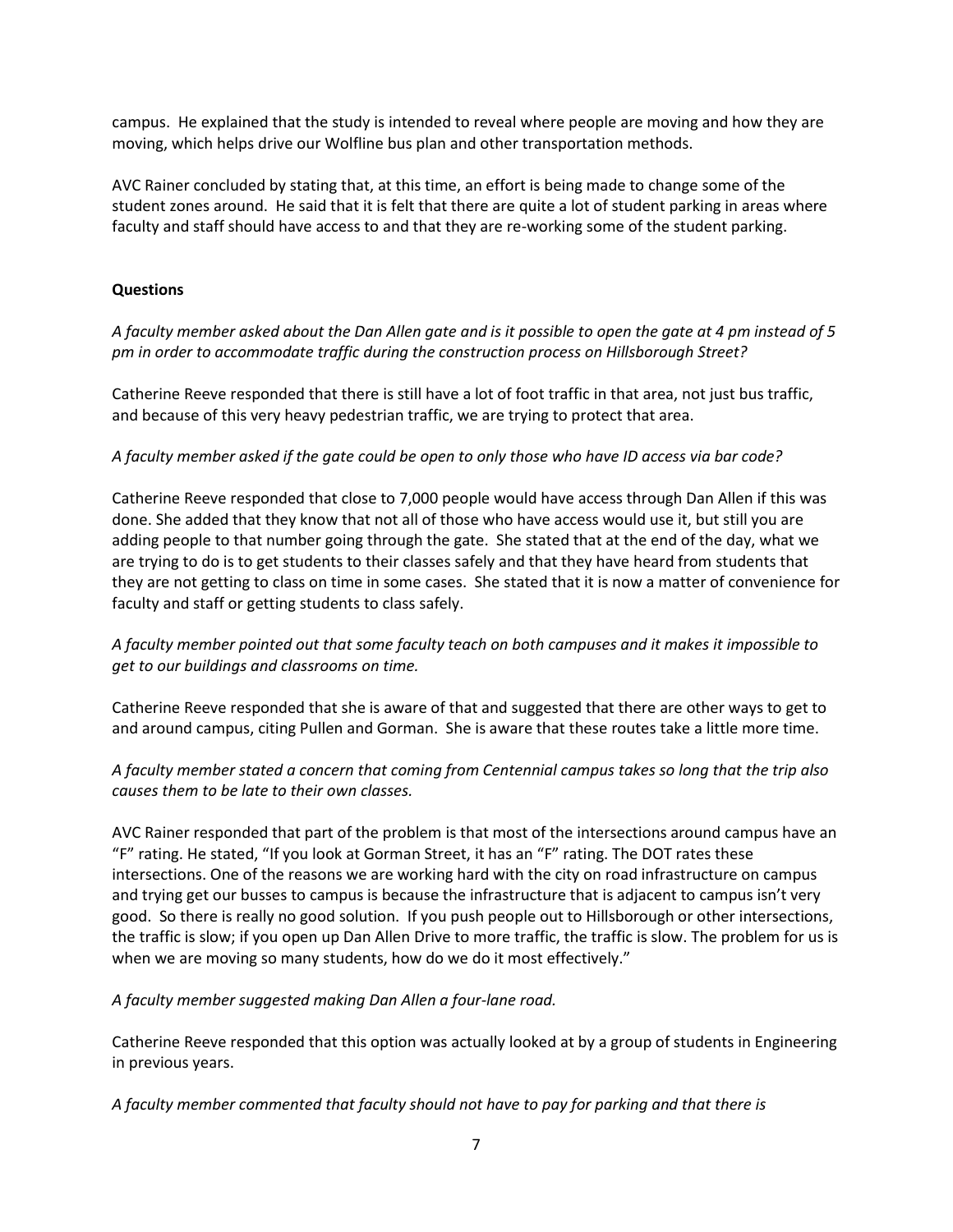#### *inadequate parking available for them.*

AVC Rainer responded that every University entity has to operate within the constraints that it has. He stated, "One of the constraints we have is that although we have 2500 acres, we are not going to build more parking. We are going to build academic buildings and research facilities. Money is always an issue." He reminded the faculty that Transportation does not receive any money from state appropriations for parking so anything that they build has to be maintained through parking revenues. He added that no one is going to endow parking spaces.

*A faculty member suggested that maybe they could allow certain people access to the Dan Allen gate. She pointed out that many are no longer able to attend departmental meetings because it takes 45 minutes to go from one campus to the other. Additionally, graduate students have a hard time going back and forth as well; it is a very real problem. Would you consider making exceptions?*

The Transportation staff pointed out that there are departmental permits that open the gate that should be available to most everyone. Additionally, they pointed out that they currently work with some of the research departments in certain situations in order to facilitate those who need to gain access be given access. The faculty were encouraged to contact their office and have a conversation with them regarding their individual situations.

## *A faculty member asked about a feedback mechanism and where comments and suggestions should be directed.*

Catherine Reeve responded that faculty should contact the Transportation Department. She also added that they are branching out into social media for student issues, but that they also handle the staff and employee parking problems in this manner as well. Additionally, she stated, there is a feedback form on their web site as well that lists different areas as to what the question is pertaining to and the person's name that needs to be contact is provided as well. She stated that you can also call or email the department at any time.

*A faculty member expressed a concern that when she arrives on campus, there is not sufficient parking available for her to park anywhere near her building. She wondered if there is a system that can be checked prior to arriving on campus that will indicate which lots and decks are full and/or have available spaces.* 

AVC Rainer responded that they take counts of all parking decks and know how many parking spaces are available throughout the day. Catherine Reeve added that North Campus is one of the more concentrated areas of campus because parking has been lost as walkways and other things have taken precedence. She suggested that areas where you can typically find parking are: behind Mann Hall, behind Yarborough Drive, North Hall, and Brooks typically has parking, as does the Ferndale lot. There are spaces are available, but the prime spaces fill first and although there is parking available in the B zone, there are more spaces available in the outer areas.

#### *A faculty member asked how much a rail system would reduce transportation into campus.*

Catherine Reeve responded that their department has been very active with the Wake County plan and right now in the ten-year plan, there is no rail system plan coming through the campus. The first ten years is about enhancing bus service throughout the county and potentially a BRT line – dedicated bus